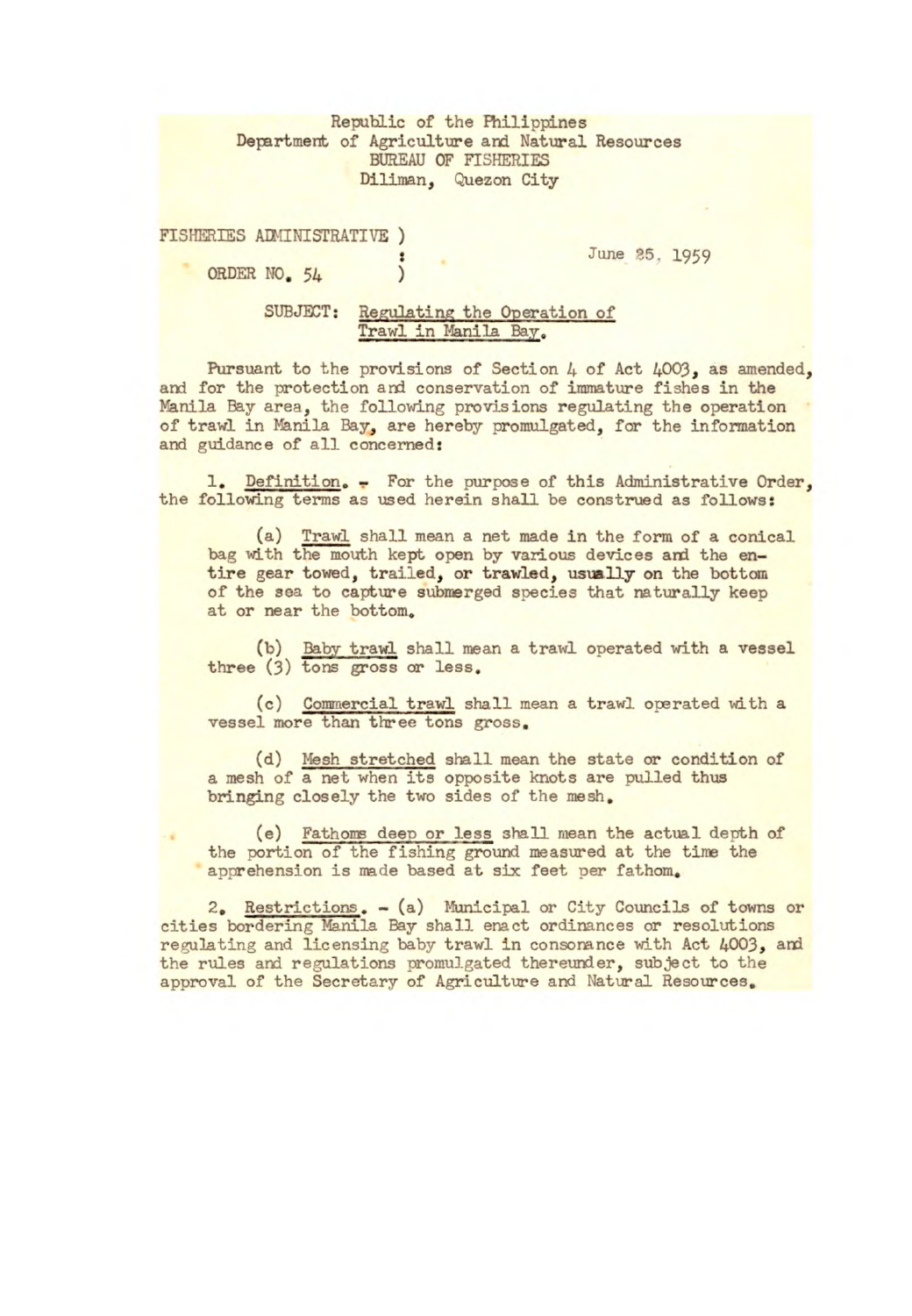(b) No new license shall be issued to new baby trawls by municipalities or cities along Manila Bay after six *(6)*  months from the effectivity of this Order.

(c) Licenses and permits issued under Act 4003, as amended, or the rules and regulations, and ordinances and resolutions, promulgated thereunder, shall contain provisions to the effect that:

(1) No trawl shall operate within 200 meters from fish corrals duly established in marine fisheries or 100 meters in fresh water fisheries.

(2) The licensee or permittee shall be responsible for any and all the acts of his agents, employees, contractors, and employees of contractors, connected with his fishing operation.

(3) The terms and conditions of the license or permit shall be subject to change at the discretion of the Secretary of Agriculture and Natural Resources.

(d) No commercial trawl shall operate within municipal waters without the permission of the municipal authorities concerned.

*3.* Prohibition. - (a) It shall be unlawful for any person., association, institution, or corporation to operate commercial trawl for fishing purposes in waters less *than* six (6) fathoms deep within the portion of Manila Bay from Light Buoy No, 2, North Harbor, Manila, following the coastline of Rizal, Bulacan, Pampanga, and Bataan provinces to Almasin point; and in less than nine *(9)* fathoms deep from Light Buoy No, 2, North Harbor, following the coastline of Rizal and Cavite provinces to Restinga Point.

(b) It shall be unlawful for any person, association or corporation to operate baby trawl for fishing purposes along the shores of Manila Bay where the depth is less than three *(3)* fathoms; and in the area bounded on the north and east, by the shoreline of the City of Manila and the provinces of Rizal and Cavite; on the south, by an imaginary line drawn from Rest inga Point to Fraile Island; and on the west, by an imaginary line drawn from Praile Island to San Nicolas shoal, thence, to the west Radio Tower (nearest the shoreline) passing through Light Buoy No. 2, North Harbor.

FAO NO.V4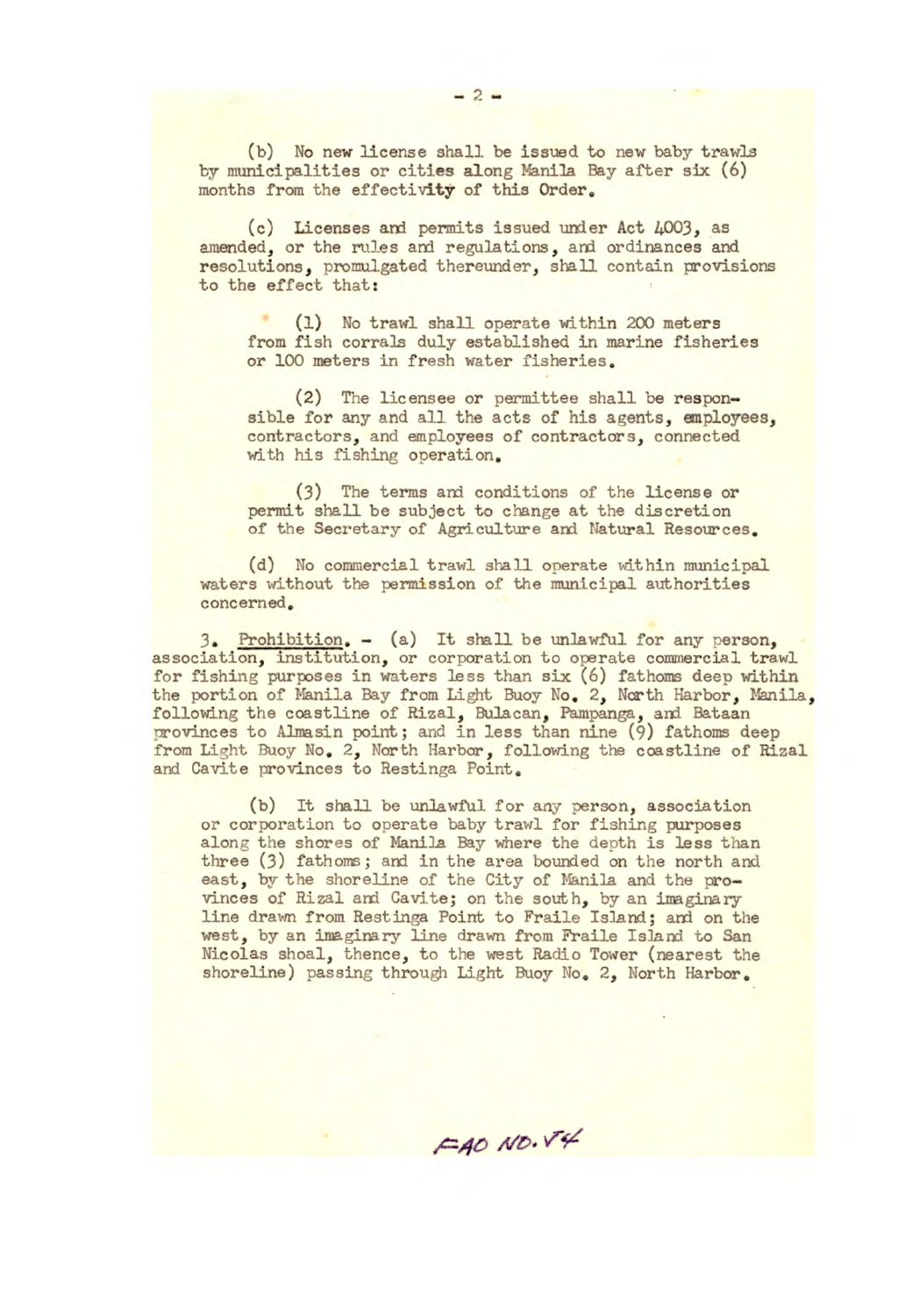(c) It shall be unlawful to operate any kind of trawl for fishing purposes in waters within the Manila Bay area which uses nets with mesh less than two and one-half  $(2-1/2)$ centimeters stretched.

(d) The prohibitions herein-above-mentioned shall have force and effect for a period of five *(5)* years from the date this Administrative Order takes effect.

4. Exemption. - (a) The Secretary of Agriculture and Natural Resources may grant free of charge to any person, association or corporation, a permit to operate trawl for fishing purposes, in the prohibited areas within the Manila Bay area, and to use mesh stretched, otherwise prohibited in this Administrative Order, provided they are used exclusively for scientific, educational or propagation purposes, subject to such conditions and limitations as the Secretary of Agriculture and Natural Resources may prescribe for the proper protection and conservation of fishes in the Manila Bay area.

(b) Persons, associations, or corporations duly authorized under the preceding section but found using their licenses or permits for purposes other than those specified in the permit or license shall be subject to the same penalty as if no permit has been granted.

5. Enforcement. - For the purpose of enforcing the provisions of this Administrative Order and of such regulations as may hereafter be promulgated, fish wardens and fishery inspectors, members of the Philippine Naval Patrol, members of the Philippine Constabulary and Philippine Army, members of the provincial, city, municipal and municipal district police, members of the secret service force, harbor police, and inspectors, guards and wharfingers of Bureau of Customs, Internal Revenue officers and agents, officers of Coast Guard cutters, lighthouse keepers, and such other competent officials, employees or persons as may be designated in writing by the Secretary of Agriculture and Natural Resources are hereby made deputies of said Department Head and empowered:

(a) To ascertain whether or not persons, associations, or corporations found engaged in trawl fishing in the Manila Bay area are duly provided with permits and licenses required;

(b) To arrest any person found connitting or attempting to commit an offense against the provisions of this Administrative Order;

 $F40N0.74$